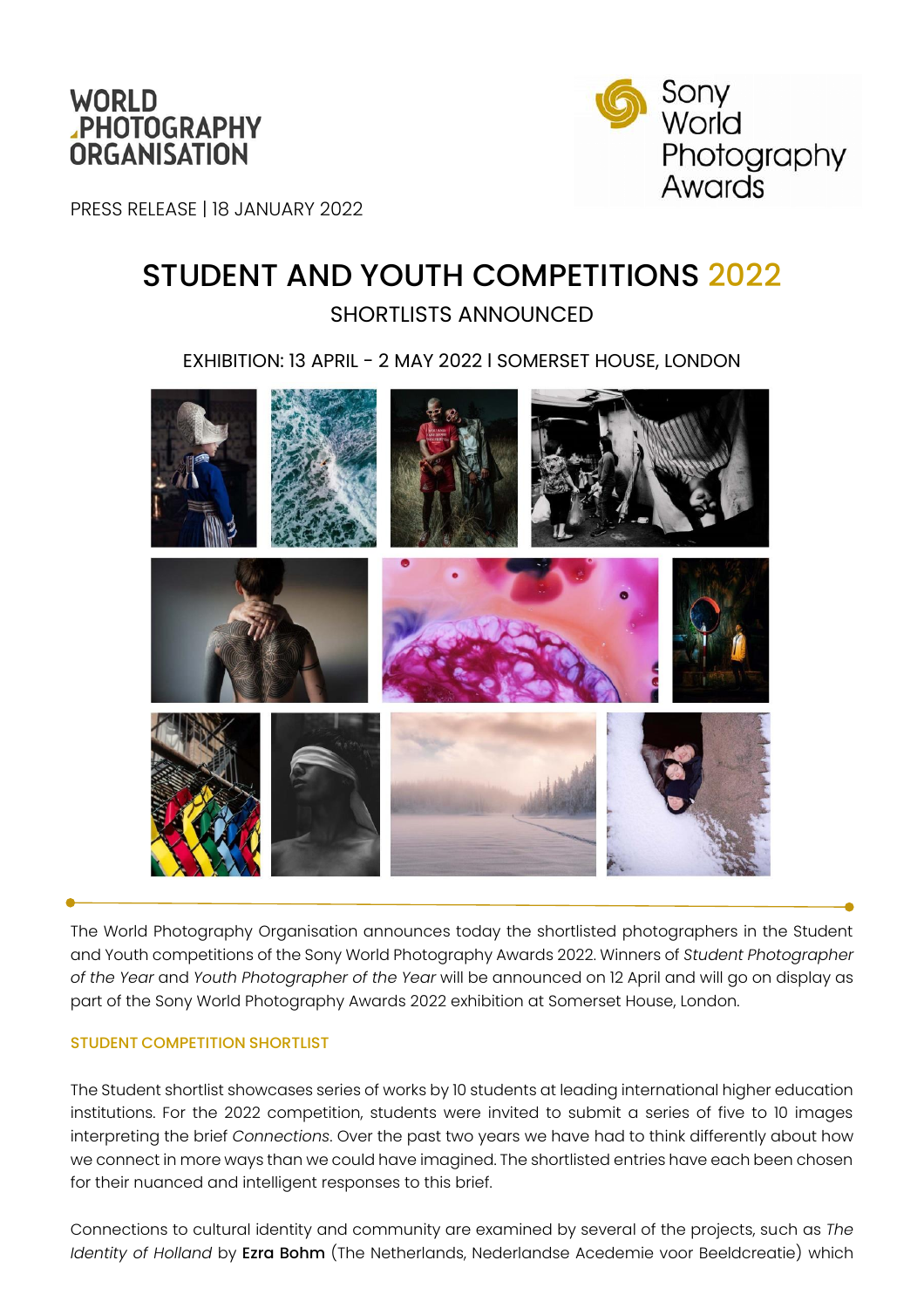focuses on the inhabitants of the Dutch village of Urk, the last people in the Netherlands to still wear traditional dress; *Becoming South African* by Aidan Murgatroyd (South Africa, Stellenbosch Academy of Design and Photography) follows the photographer's journey in search of a greater understanding and sense of connection to his home country after prolonged absences; *Theologians* by Sergey Pronin (Russian Federation, Docdocdoc School of Modern Photography) captures participants seeking spiritual connection in the summer camp of St. Tikhon's Orthodox University's Theological faculty; *The Butcher* by Dennis Mubanga Kabwe (Zambia, Open Window University Zambia) spotlights a local butcher at work in the heart of the market-place; and *Cariño* by Chris Rosas Vargas (USA, Parsons), a series of sentimental portraits of public spaces in the Bronx and Harlem;

Elsewhere the series explore connections through representations of togetherness as in *Tiramisu* by Alexander Komenda (Canada, Aalto University, Finland) which depicts Komenda's playful collaborations with fellow students to help pass the time during the lockdowns; and *Disconnected* by Oriel Naxhielly Martins (Argentina, ENFO Escuela De Fotografía), where the photographer focuses on moments of physical intimacy and the struggle of coping with isolation during the pandemic.

Connections to the past, and to family history were also central to several of the projects including *Connections* by Sachi Deshmukh (India, Nuova Accademia di Belle Arti, Italy), which juxtaposes past and present through old photographs of her then newly married parents held by their now aged hands and linked together with red thread; *Memories of Family* by Xu Han (China Mainland, Nanjing University of the Arts) uses close-up abstract images of paint droplets and patterns to explore the photographer's relationship with family; and *Even When We're Breathing, We're Moving* by Angela Stoll (Australia, University of Wollongong) examines the idea of movement as a passage of time through longexposure black and white images of a dancer within an abandoned space.

The winner of Student Photographer of the Year 2022 will be selected from the ten students and announced on 12 April. The overall winning university is given Sony digital imaging equipment worth €30,000.

This year's Student shortlist was judged by Colin Czerwinski, Founder of NOICE Magazine.

#### YOUTH COMPETITION SHORTLIST

The Youth competition shortlist features seven category winners from June to December 2021, who each responded to a different monthly theme.

Winner of the June competition, Elijah Baptiste (USA, 15 years old, Composition & Design) photographed his subject blindfolded and shot from below in black and white, emphasising the grace of his pose. Zinuo Shi (China Mainland, 17 years old, Street Photography) captures two women in conversation in a marketplace, while in the foreground the upside-down poster of a model gives a surreal edge to the picture. Emery Sanderson (Canada, 19 years old, Landscape) depicts a serene snowy scene, interrupted only by a solitary figure and the tracks they have left behind. Likewise, Cameron Borg (Australia, 17 years old, Culture & Travel) shows a lone human set against nature, this time a surfer photographed from above in the turbulent swell. **Rayhan Mundra'**s (USA, 15 years old, Wildlife & Nature) image displays a brown bear in the split-second moment of catching a salmon from a stream. Tri Nguyen (Vietnam, 18 years old, Portraiture) uses a street mirror to create a portrait from two angles, in the glow of the moonlight. Benjamin Joel (USA, 17 years old, Open Call) captured the strength and determination of a national fencing champion.

*Youth Photographer of the Year* is judged by Hideko Kataoka, Director of Photography at Newsweek Japan. The winner will receive a range of Sony digital imaging equipment to nurture their vision.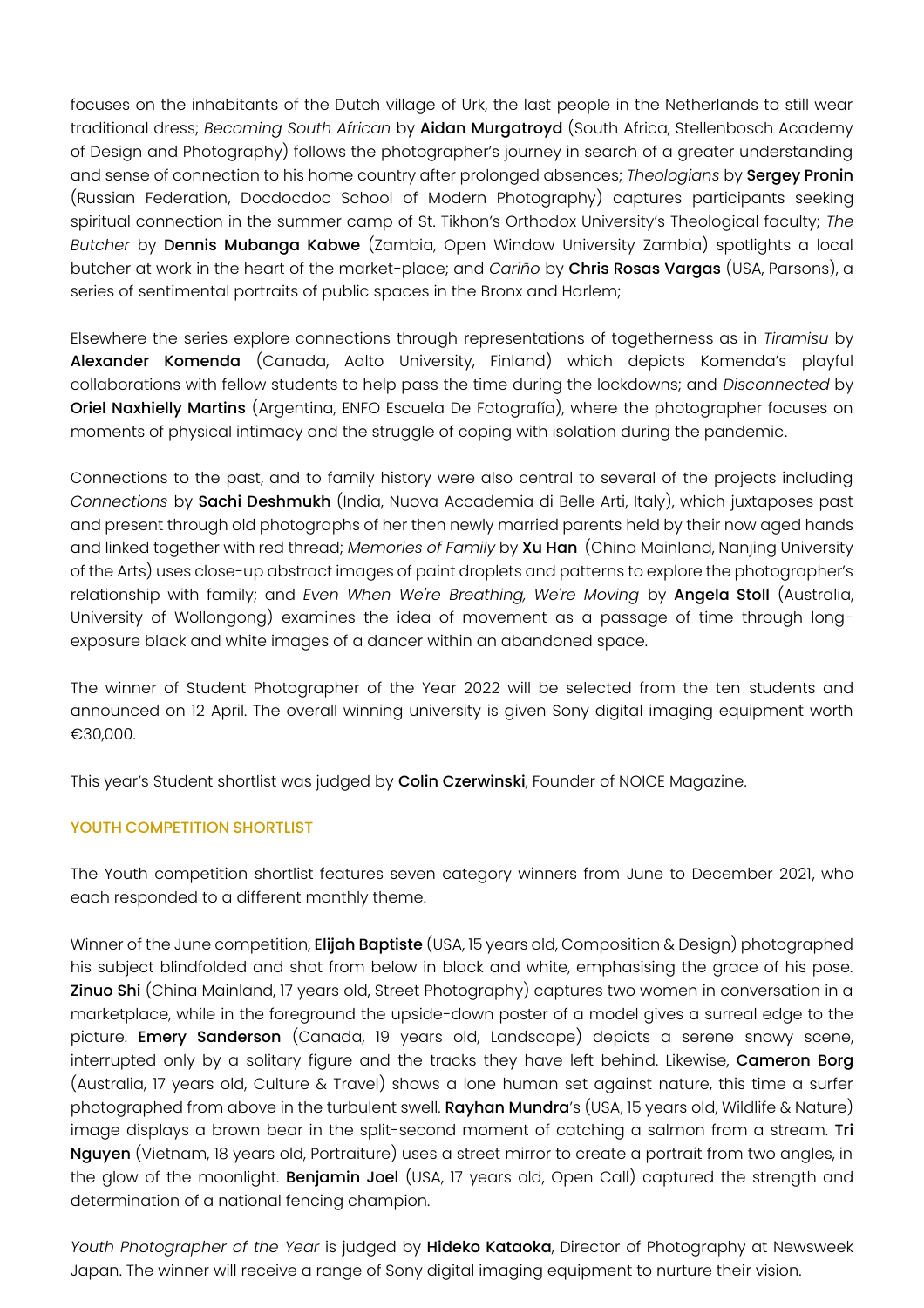The overall winners in the Student, Youth, Open and Professional competition of the Sony World Photography Awards 2022 will be announced on 12 April 2022. For more information about upcoming announcement and winners please visit [www.worldphoto.org](http://www.worldphoto.org/)

#### STUDENT COMPETITION 2021 SHORTLIST

Aidan Murgatroyd, South Africa Stellenbosch Academy of Design and Photography

Alexander Komenda, Canada Aalto University, Finland

Angela Stoll, Australia University of Wollongong

Chris Rosas Vargas, USA Parsons

Dennis Mubanga Kabwe, Zambia Open Window University Zambia

Ezra Bohm, The Netherlands Nederlandse Acedemie voor Beeldcreatie

Oriel Naxhielly Martins, Argentina ENFO Escuela De Fotografía

Sachi Deshmukh, India Nuova Accademia di Belle Arti, Italy

Sergey Pronin, Russian Federation Docdocdoc School of Modern Photography

Xu Han, China Mainland Nanjing University of the Arts

# YOUTH COMPETITION 2021 SHORTLIST

COMPISITION & DESIGN: Elijah Baptiste, USA

STREET PHOTOGRAPHY: Zinuo Shi, China Mainland

LANDSCAPE: Emery Sanderson, Canada

CULTURE & TRAVEL: Cameron Borg, Australia

WILDLIFE & NATURE: Rayhan Mundra, USA

PORTRAITURE: Tri Nguyen, Vietnam

OPEN CALL: Benjamin Joel, USA

# IMAGES AVAILABLE AT WORLDPHOTO.ORG/PRESS

#### PRESS CONTACTS

 $\overline{a}$ 

FOR FURTHER INFORMATION, PLEASE CONTACT: Inbal Mizrahi / Polly Brock on [press@worldphoto.org](mailto:press@worldphoto.org)

# NOTES TO EDITORS

#### ABOUT SONY WORLD PHOTOGRAPHY AWARDS

Established by the World Photography Organisation, the internationally acclaimed Sony World Photography Awards is one of the most important fixtures in the global photographic calendar. Now in its 15th year, the free-to-enter Awards are a global voice for photography, providing a vital insight into contemporary photography and offering leading and emerging artists world-class opportunities for exposure of their work. The Awards additionally recognises the world's most influential artists working in the medium through the *Outstanding Contribution to*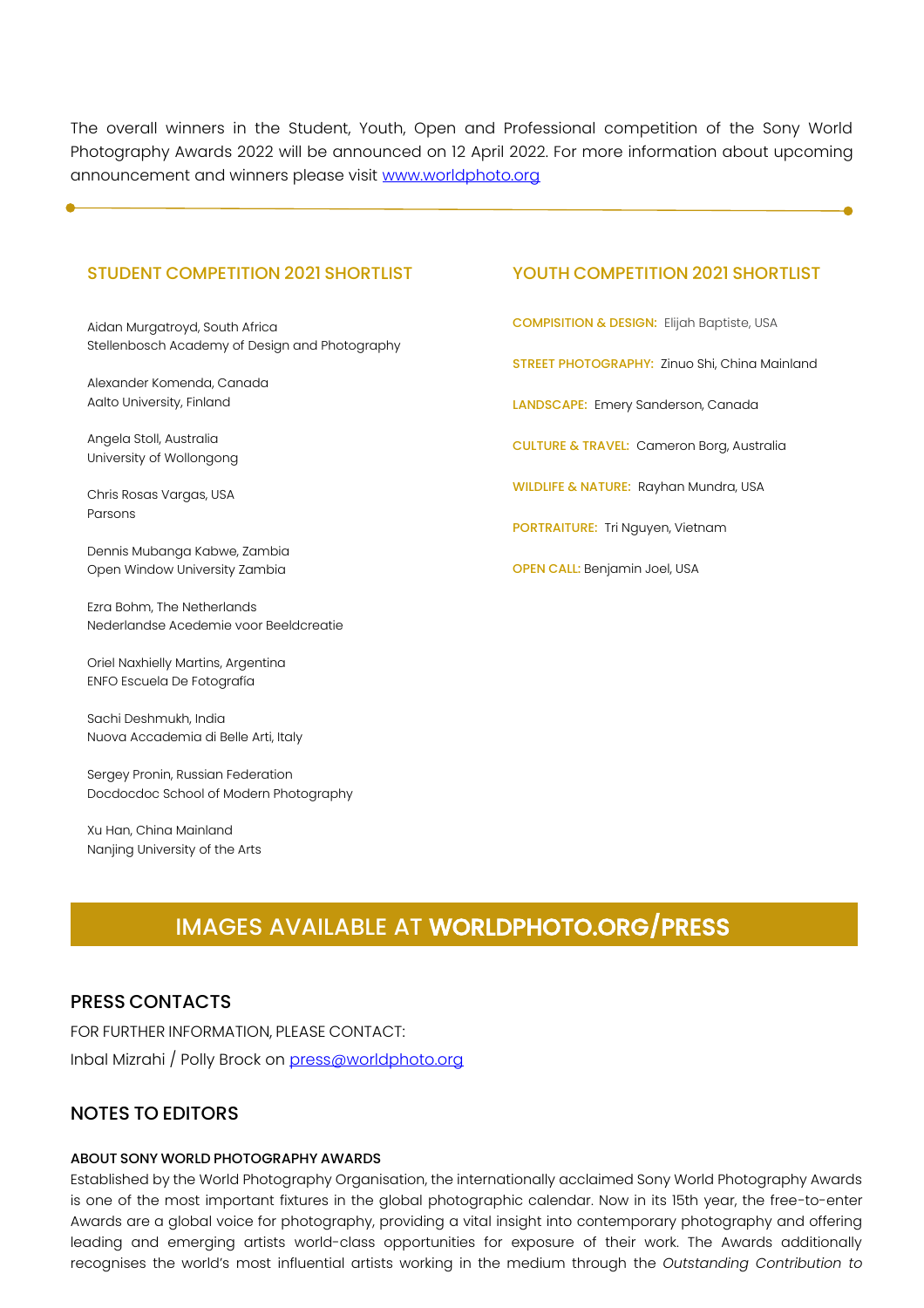*Photography*; the acclaimed Canadian photographer Edward Burtynsky is the 2022 recipient of this award joining a distinguished list of iconic names including Martin Parr, William Eggleston, Candida Hofer, Nadav Kander, Gerhard Steidl, Graciela Iturbide. The Awards showcase the works of winning and shortlisted photographers at a prestigious annual exhibition at Somerset House, London. [worldphoto.org/sony-world-photography-awards-exhibition](https://www.worldphoto.org/sony-world-photography-awards-exhibition)

#### ABOUT WORLD PHOTOGRAPHY ORGANISATION

The World Photography Organisation is a global platform for photography initiatives. Working across up to 220 countries, our aim is to raise the level of conversation around photography by celebrating the best imagery and photographers on the planet. We pride ourselves on building lasting relationships with both individual photographers as well as our industry-leading partners around the globe. The World Photography Organisation hosts a year-round portfolio of events including the Sony World Photography Awards, one of the world's leading photography competitions, and PHOTOFAIRS, leading international art fairs dedicated to photography. For more details see worldphoto.org. Follow the World Photography Organisation on Instagram [\(@worldphotoorg\)](https://www.google.com/url?q=https://www.instagram.com/worldphotoorg/&sa=D&source=editors&ust=1630497254309000&usg=AOvVaw3aIMJVWdcCRTiG6v-4FO2_), Twitter [\(@WorldPhotoOrg\)](https://www.google.com/url?q=https://twitter.com/WorldPhotoOrg&sa=D&source=editors&ust=1630497254309000&usg=AOvVaw2upJo-rDJ9QX470l3E1Zw1) and LinkedIn/Facebook [\(World Photography Organisation\)](https://www.google.com/url?q=https://www.facebook.com/WorldPhotographyOrganisation/&sa=D&source=editors&ust=1630497254309000&usg=AOvVaw3Bp4W_OEpvfEta2lSTUvDo). Our hashtags to follow are #sonyworldphotographyawards #swpa #swpanews.

#### SONY GROUP CORPORATION

Sony Group Corporation is a creative entertainment company with a solid foundation of technology. From Game & Network Services to Music, Pictures, Electronics Products & Solutions, Imaging & Sensing Solutions and Financial Services - Sony's purpose is to fill the world with emotion through the power of creativity and technology. For more information, visit: [sony.com/en](http://www.sony.com/en/)

#### SONY CORPORATION

Sony Corporation is responsible for the Electronics Products & Solutions (EP&S) business in the Sony Group. With the vision of "continuing to deliver *Kando* and *Anshin* to people and society across the world through the pursuit of technology and new challenges," Sony will create products and services in areas such as home entertainment & sound, imaging, and mobile communications. For more information, visit: [sony.net](http://www.sony.net/)

#### ABOUT WORLD PHOTOGRAPHY ORGANISATION

The World Photography Organisation is a global platform for photography initiatives. Working across up to 220 countries, our aim is to raise the level of conversation around photography by celebrating the best imagery and photographers on the planet. We pride ourselves on building lasting relationships with both individual photographers as well as our industry-leading partners around the globe. The World Photography Organisation hosts a year-round portfolio of events including the Sony World Photography Awards, one of the world's leading photography competitions, and PHOTOFAIRS, leading international art fairs dedicated to photography. For more details see worldphoto.org. Follow the World Photography Organisation on Instagram [\(@worldphotoorg\)](https://www.google.com/url?q=https://www.instagram.com/worldphotoorg/&sa=D&source=editors&ust=1630497254309000&usg=AOvVaw3aIMJVWdcCRTiG6v-4FO2_), Twitter [\(@WorldPhotoOrg\)](https://www.google.com/url?q=https://twitter.com/WorldPhotoOrg&sa=D&source=editors&ust=1630497254309000&usg=AOvVaw2upJo-rDJ9QX470l3E1Zw1) and LinkedIn/Facebook [\(World Photography Organisation\)](https://www.google.com/url?q=https://www.facebook.com/WorldPhotographyOrganisation/&sa=D&source=editors&ust=1630497254309000&usg=AOvVaw3Bp4W_OEpvfEta2lSTUvDo). Our hashtags to follow are #sonyworldphotographyawards #swpa #swpanews.

#### SONY GROUP CORPORATION

Sony Group Corporation is a creative entertainment company with a solid foundation of technology. From Game & Network Services to Music, Pictures, Electronics Products & Solutions, Imaging & Sensing Solutions and Financial Services - Sony's purpose is to fill the world with emotion through the power of creativity and technology. For more information, visit: [sony.com/en](http://www.sony.com/en/)

#### SONY CORPORATION

Sony Corporation is responsible for the Electronics Products & Solutions (EP&S) business in the Sony Group. With the vision of "continuing to deliver *Kando* and *Anshin* to people and society across the world through the pursuit of technology and new challenges," Sony will create products and services in areas such as home entertainment & sound, imaging, and mobile communications. For more information, visit: [sony.net](http://www.sony.net/)

# IMAGE CREDITS

LEFT TO RIGHT BY ROW:

© Ezra Bohm, The Netherlands, Student Shortlist, Sony World Photography Awards 2022

© Cameron Borg, Australia, Category Winner, Youth Competition, Culture & Travel, Sony World Photography Awards 2022